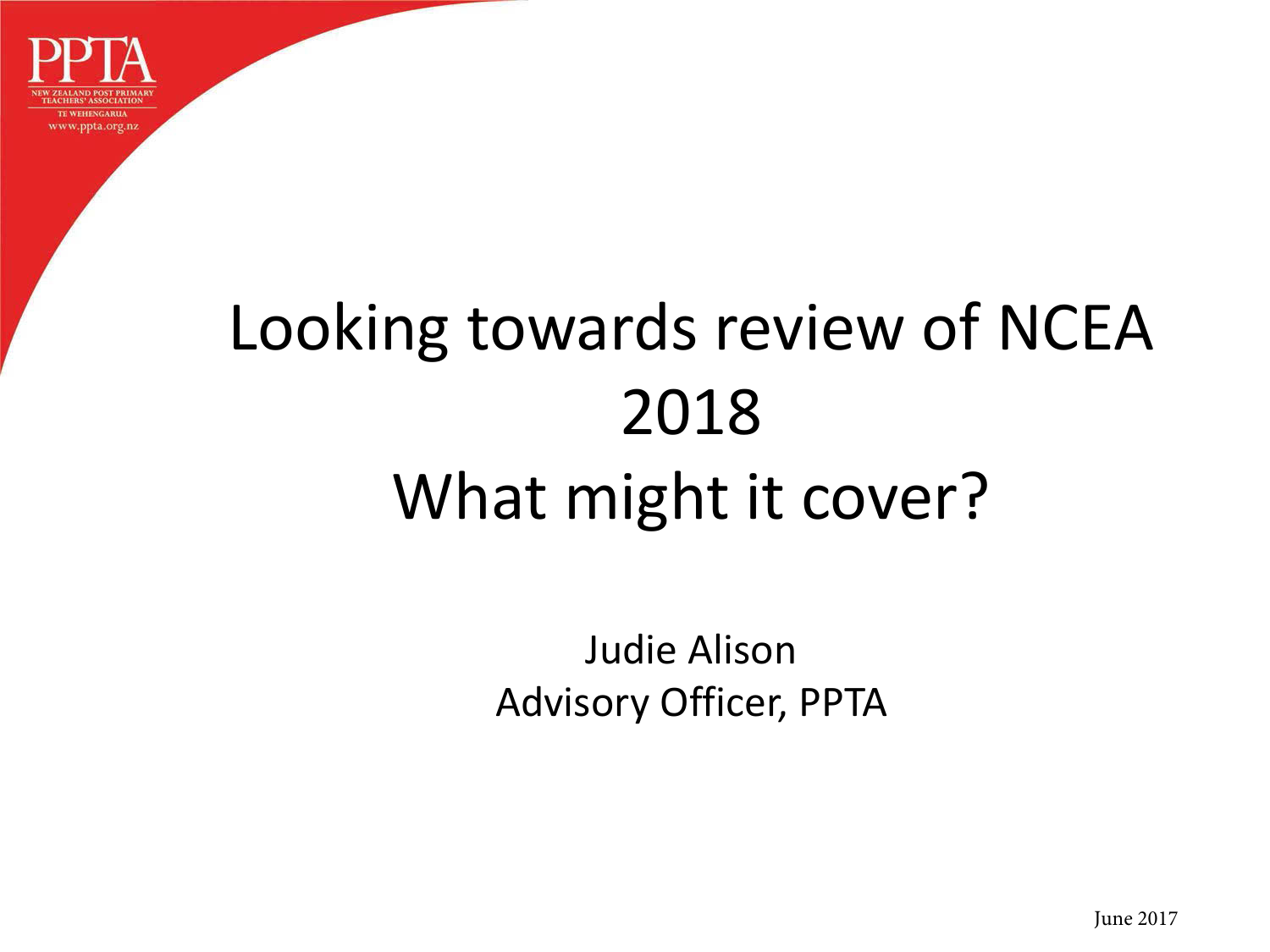### Process must be consistent with all qualifications reviews

- Guiding document is Guidelines for the review of qualifications at levels 1 to 6 on the NZQF – at [http://www.nzqa.govt.nz/assets/Studying-in-NZ/New-](http://www.nzqa.govt.nz/assets/Studying-in-NZ/New-Zealand-Qualification-Framework/guidelines-review-qualifications.pdf)[Zealand-Qualification-Framework/guidelines-review](http://www.nzqa.govt.nz/assets/Studying-in-NZ/New-Zealand-Qualification-Framework/guidelines-review-qualifications.pdf)[qualifications.pdf](http://www.nzqa.govt.nz/assets/Studying-in-NZ/New-Zealand-Qualification-Framework/guidelines-review-qualifications.pdf)
- This covers purpose, responsibilities, and the process
- Process not unique to NCEA has been happening with all Level 1 to 6 qualifications under TROQ process
- NCEA must be part of this because it is a qualification on the NZQF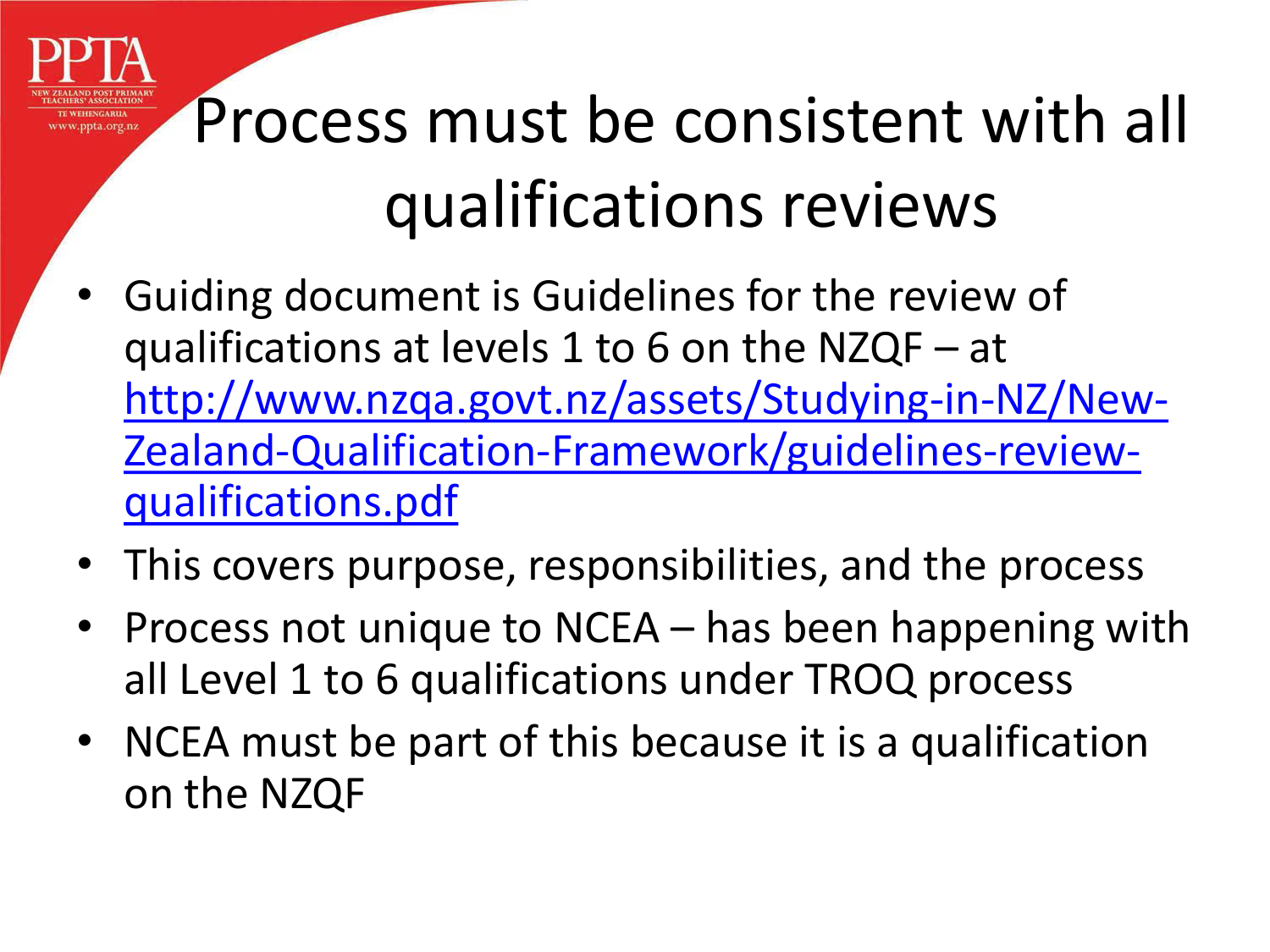

### Purpose of a review

"To ensure each level  $1 - 6$  qualification remains useful and relevant and continues to meet the needs of the learners, industry and stakeholders for which it was initially developed." (NZQA Guidelines)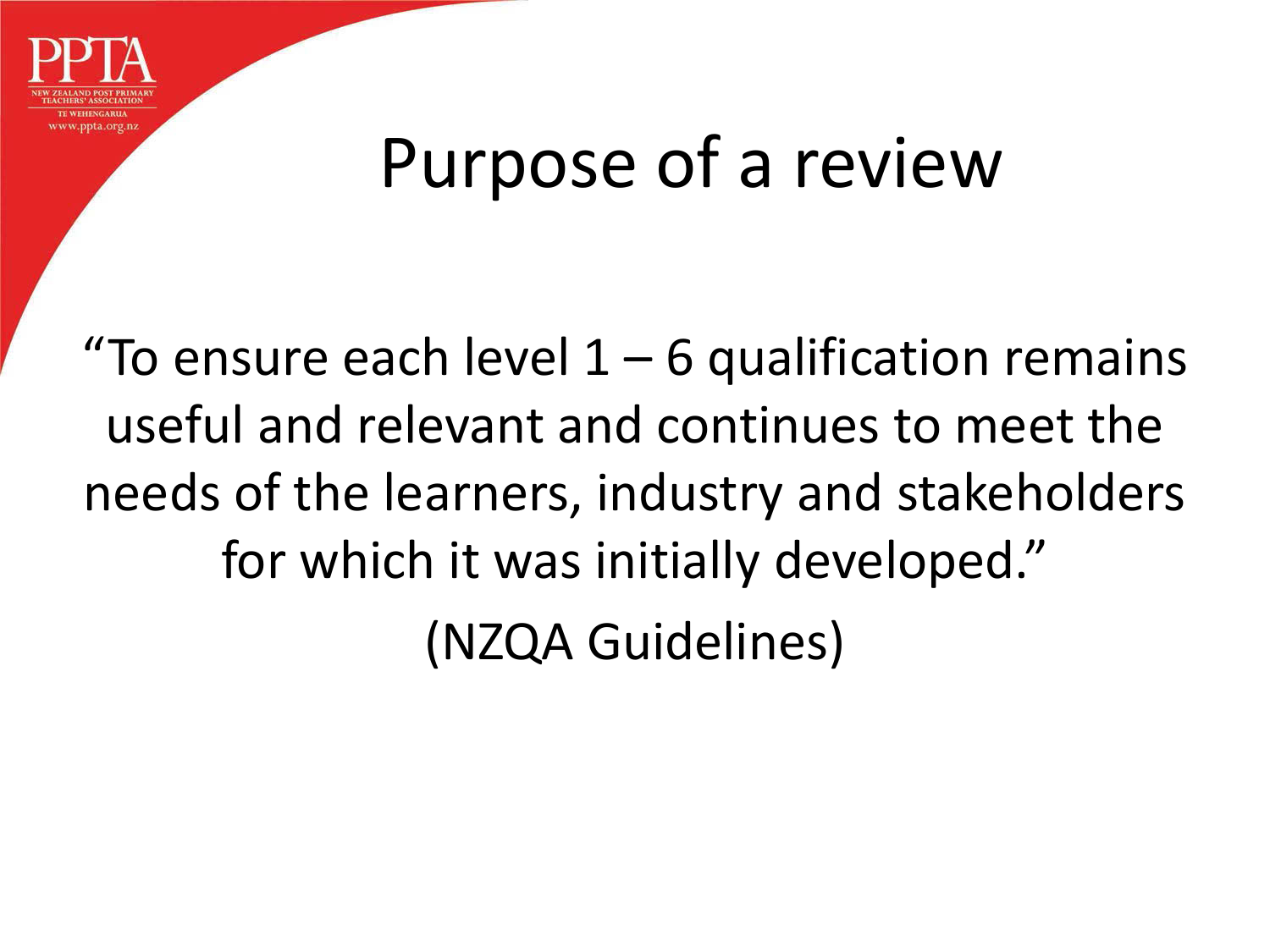

## Responsibilities – qualification developer

- For NCEA, this is MoE.
	- Plans and conducts the review according to NZQA guidelines, after submitting plan to NZQA
	- Co-ordinates and conducts with stakeholders
	- Liaises with NZQA
	- Reports on results and recommended changes to NZQA for approval
	- Implements approved recommendations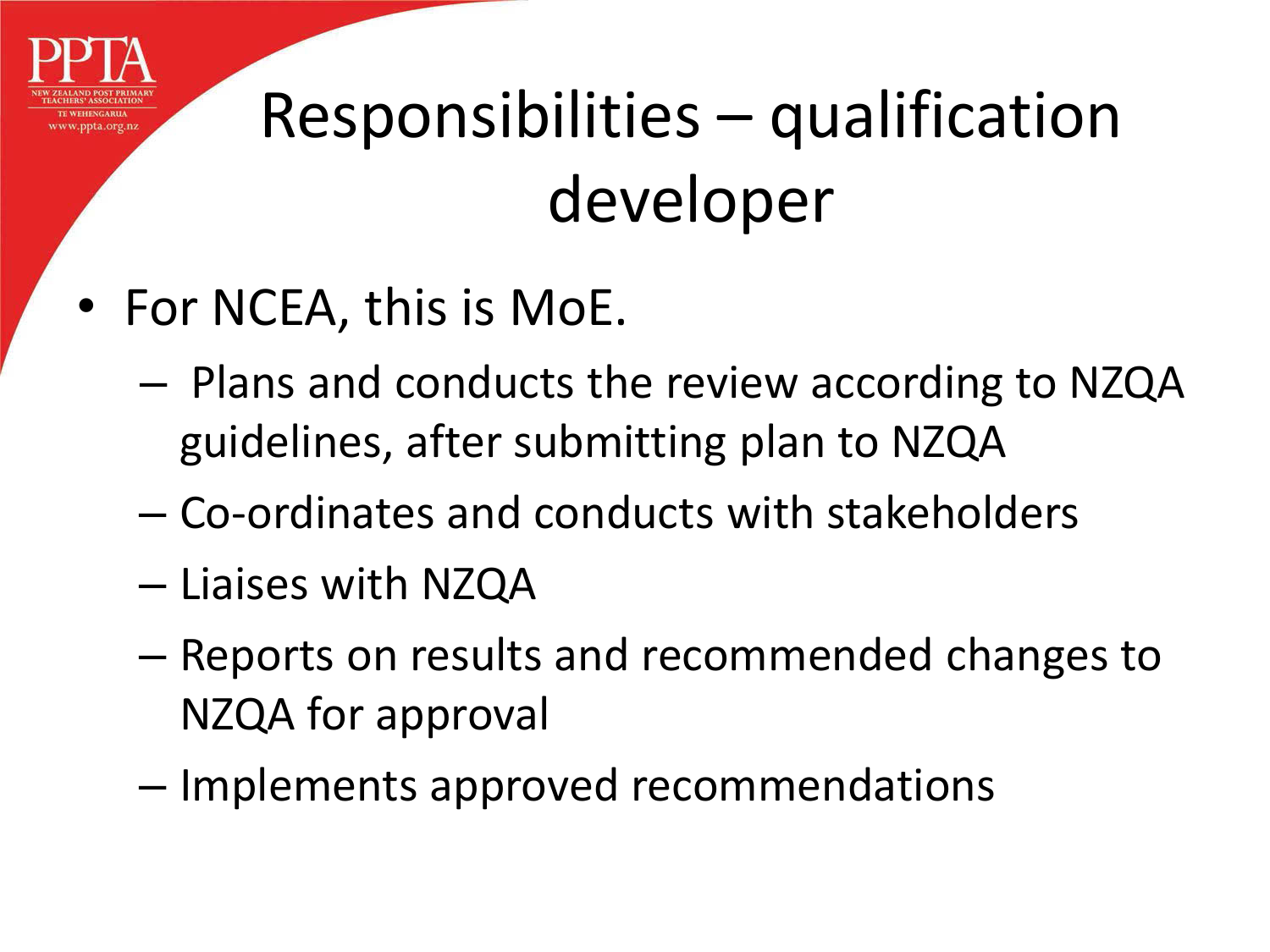

#### Responsibilities - NZQA

- Triggering and tracking each review MOE's plan for the review has to be lodged with them
- Identifying and notifying all qualification developers, i.e. MOE
- Considering and approving recommended actions following a review
- Providing support in developing capability in qualification development and review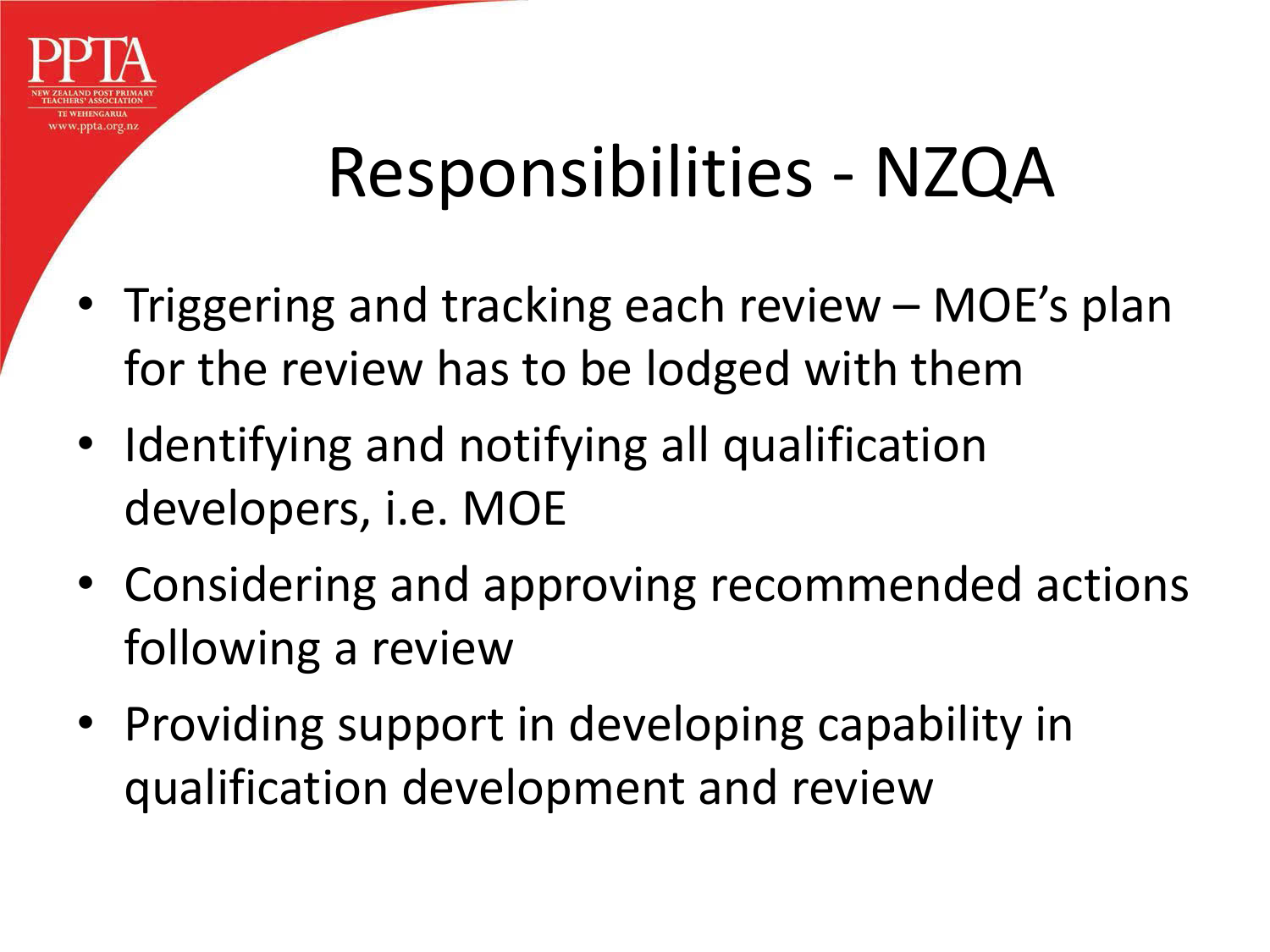

### Rationale for 2018 review

- Part of regular schedule of reviews, and has been scheduled for 2018 for some time
- Last major set of changes was with the alignment of NCEA achievement standards to the revised curriculum, 2011, but this wasn't a scheduled full review
- Process not necessarily anything dramatic but could be an opportunity to make some changes
- Important to distinguish between a review of a whole qualification and reviews of individual standards which happen on a much more regular basis
- Review of the qualification could have implications for its components, i.e. standards, but is not the same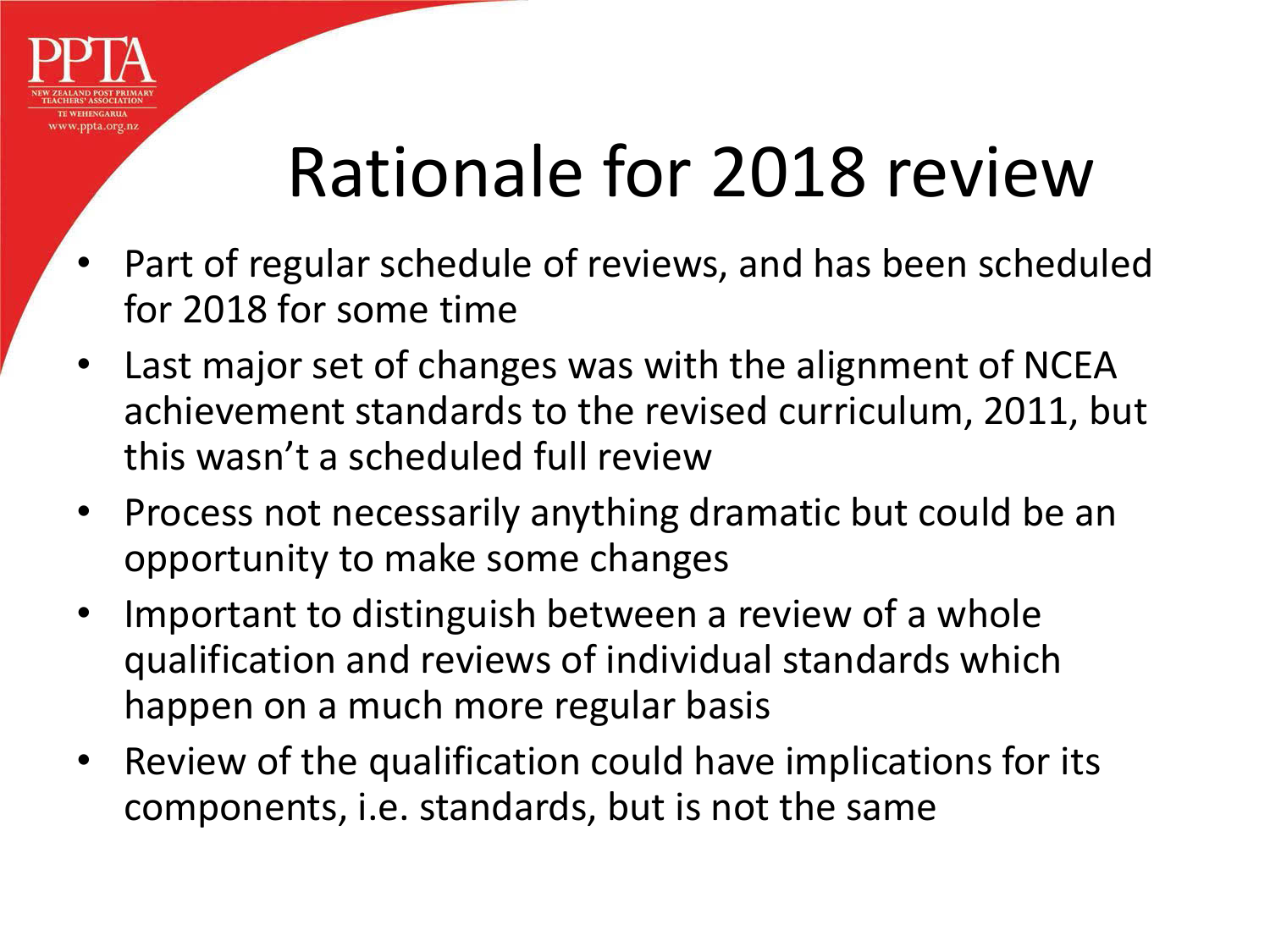

# Qualification description (1)

- Qualification Title: National Certificate of Educational Achievement (Level 3) – similar for other levels
- Qualification Type: National Certificate
- Level 3
- Credits 80
- Subject Area: Mixed Field Programmes » General Education Programmes » General Primary and Secondary Education
- Multi-Field
- Strategic Purpose Statement: (See over)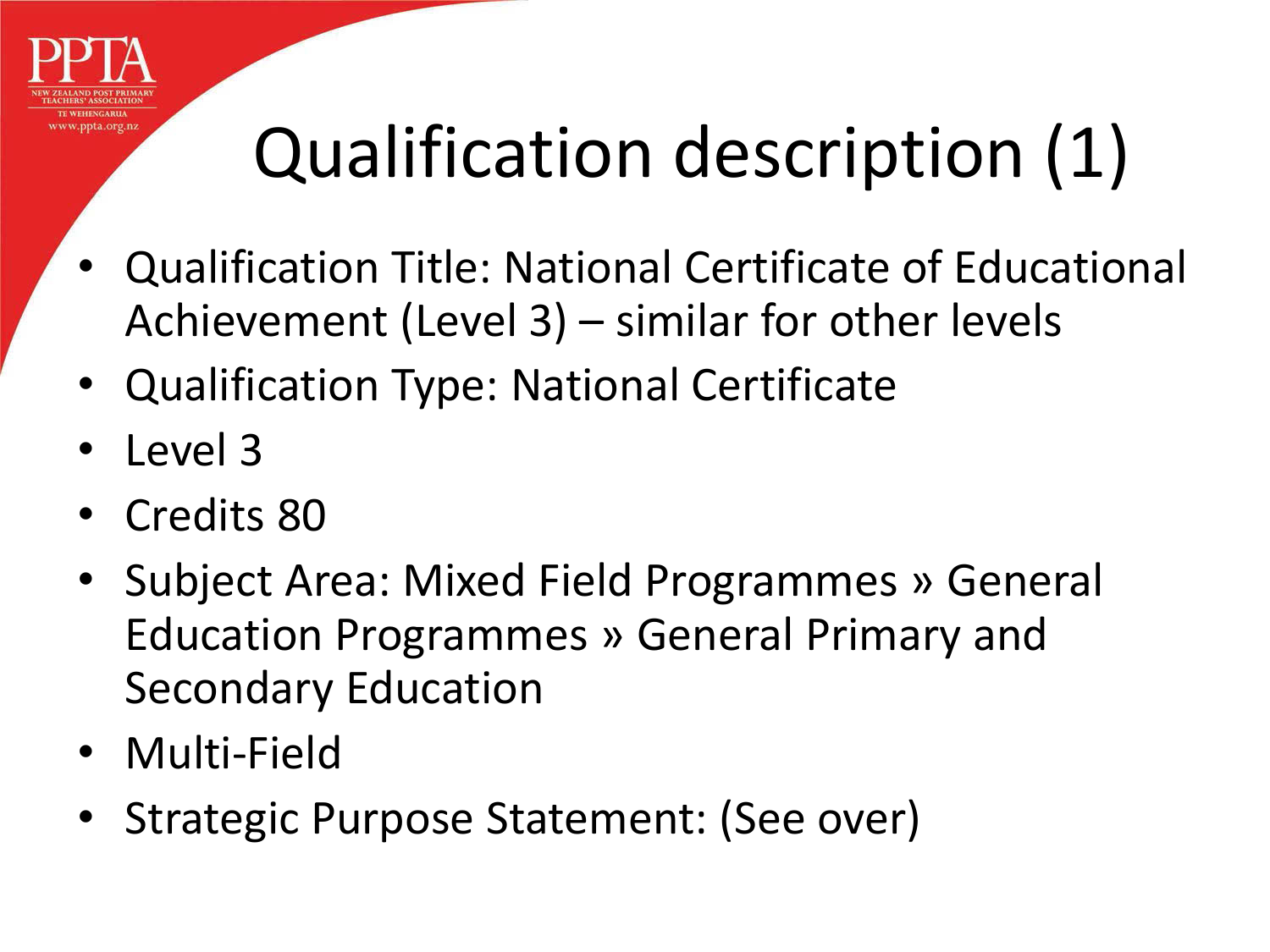

## Qualification description (2)

This is one of three National Certificates of Educational Achievement (NCEAs) designed to recognise the general achievement of 16 to 19 year old learners. The NCEAs are qualifications registered on the NZQF and are intended to be accessible to all sectors of the target market.

The NCEA (Level 3) is designed to:

- acknowledge achievement across a range of learning fields, particularly those identified in the NZC;

- act as a learning goal; and

- attest to the ability to participate in, and benefit from, further study thereby promoting lifelong learning.

The NCEA (Level 3) is designed to enable access to the skills required for employment. People certificated at level 3 have typically shown themselves able to integrate knowledge and skills to solve unfamiliar problems; access, analyse and use available sources of information; and work independently in undirected activity. The qualification also provides a more advanced foundation for further study and knowledge. The NCEA (Level 3) may lead to other specialised qualifications at higher levels.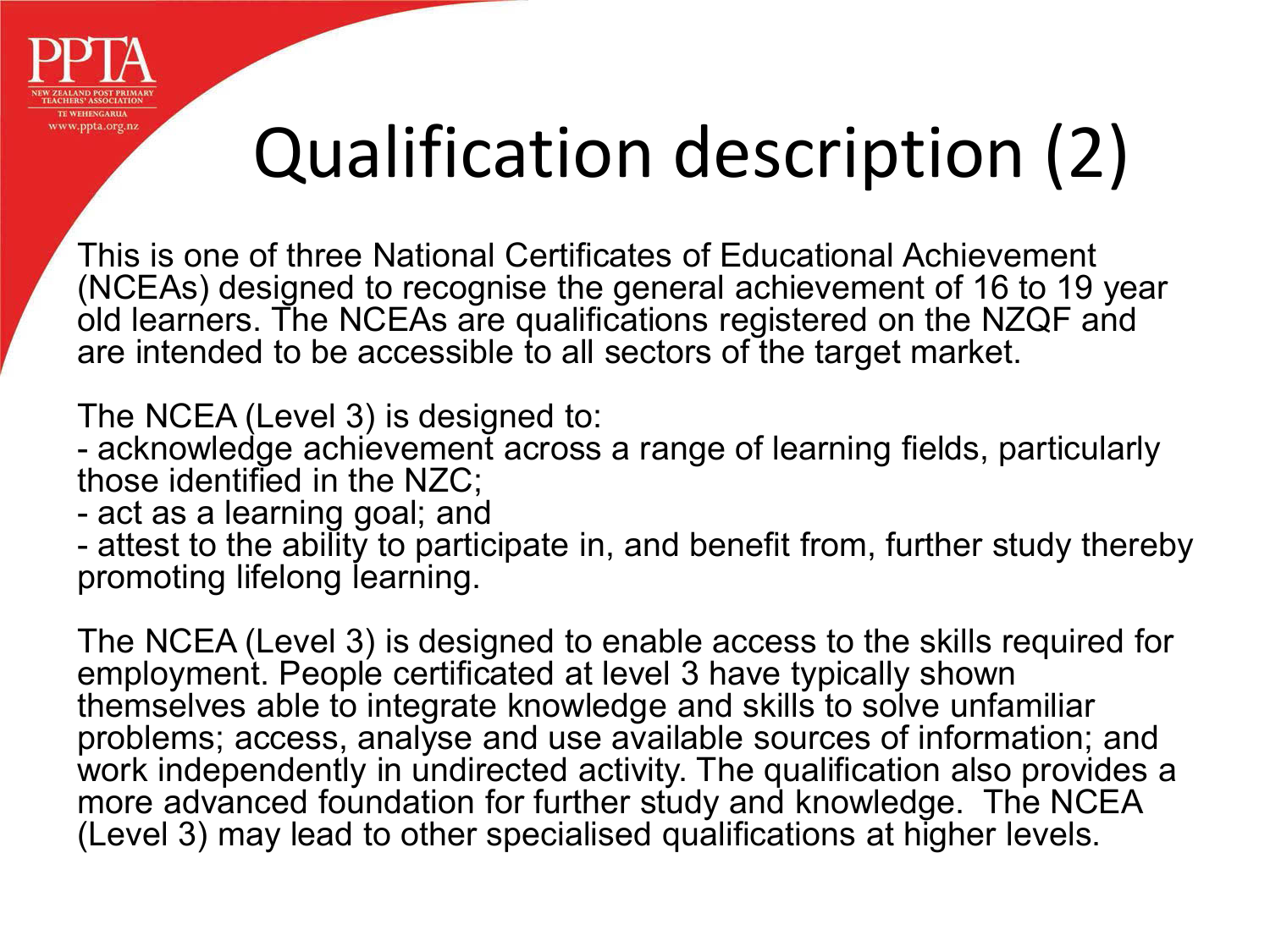

## Qualification description (3)

Both achievement standards and unit standards can contribute credit toward NCEAs. Achievement standards have been written in most conventional school subject areas by expert panels. They differ from unit standards in that they recognise three grades of award within the one standard - achievement, achievement with merit, and achievement with excellence. This allows for flexible assessment practices, and recognises a wide range of individual learning experiences, styles, and levels of attainment.

The NCEA qualifications and achievement standards are designed to: . motivate learners to achieve to their potential and help them market their achievements; . assist institutions to guide students and monitor achievement; and . provide data to assist government and providers to monitor progress in relation to qualification-related education policies.

A range of national certificates exists on the National Qualifications Framework to certify achievement in specialist areas and credit towards those qualifications may also be used to meet NCEA requirements. Credit gained towards other qualifications may also be used to meet the requirements of the NCEAs, provided they are both quality assured and on the NZQA Approved List for NCEA Credit Inclusion.

The NCEAs at levels 1, 2, and 3 are government initiatives that replaced School Certificate, Sixth Form Certificate, Higher School Certificate, and University Entrance, Bursaries and Scholarship examinations.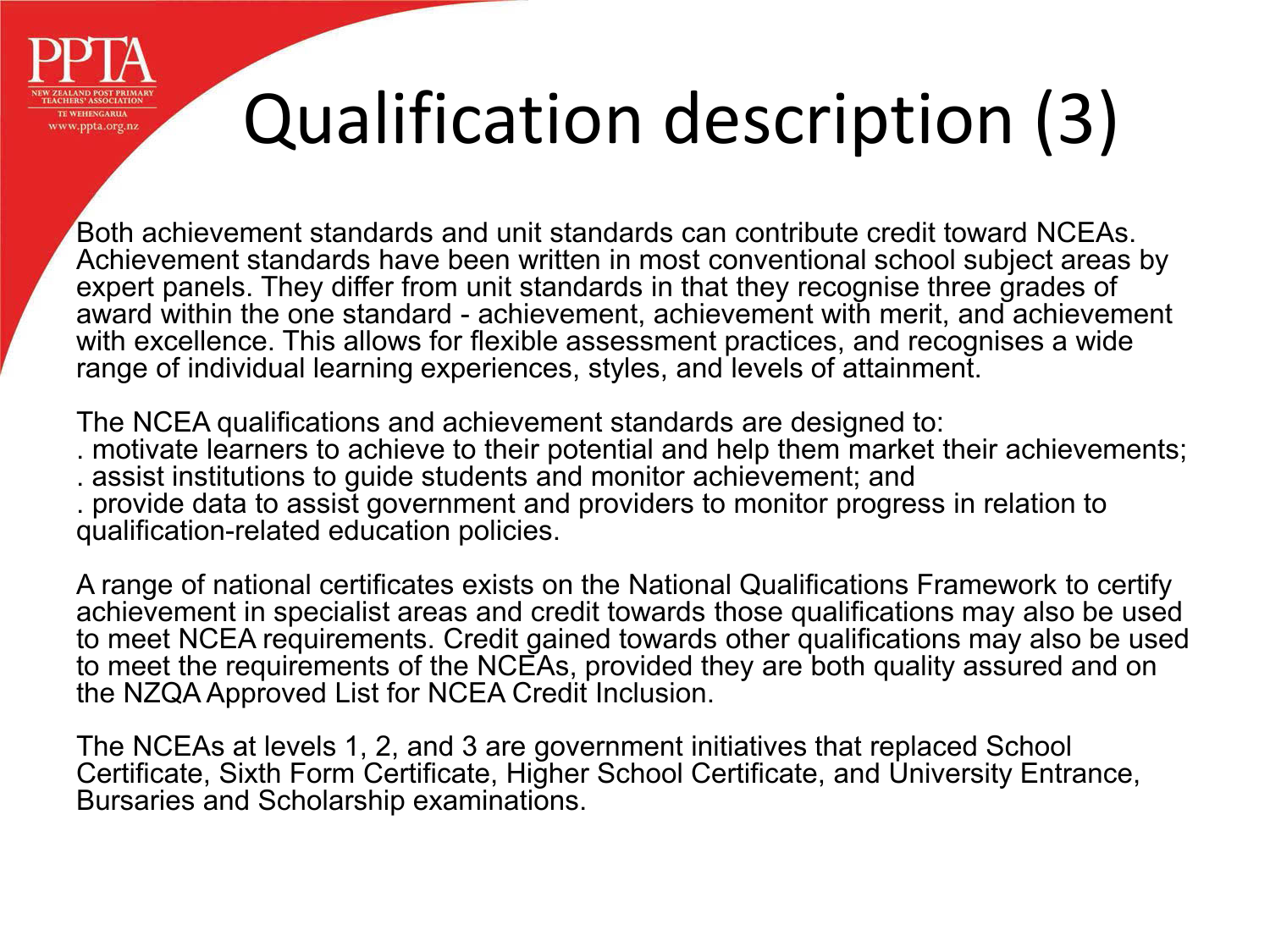

## Qualification description (4)

- Entry requirements: Not available
- Education Organisation: New Zealand secondary schools can assist in gaining this qualification
- Developed by: Ministry of Education
- Quality assured by: NZQA
- Number: 1039
- Status: Current
- Created: August 2003
- Last reviewed: November 2006
- Next review: December 2018
- Content: Circulated qualification description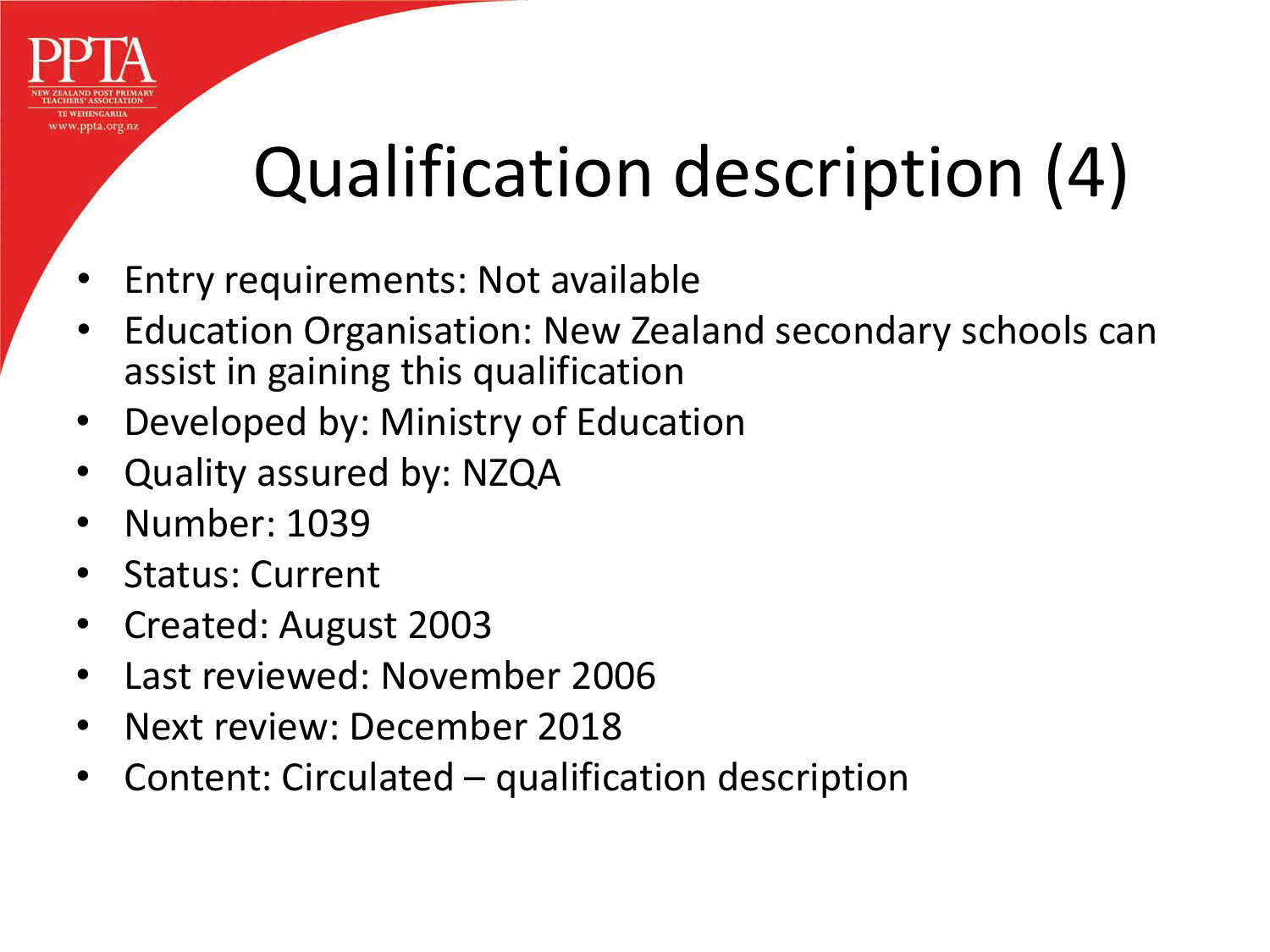

#### Outcome statement or not?

- Part of the TROQ process for all the industry qualifications of the NZQF is a requirement for a "qualification outcome statement (comprising graduate profile and education and employment pathways)"
- In theory, NCEA certificates should have one too
- Discussion at SQAG regarding whether this will be required for NCEA – not part of current content description for NCEA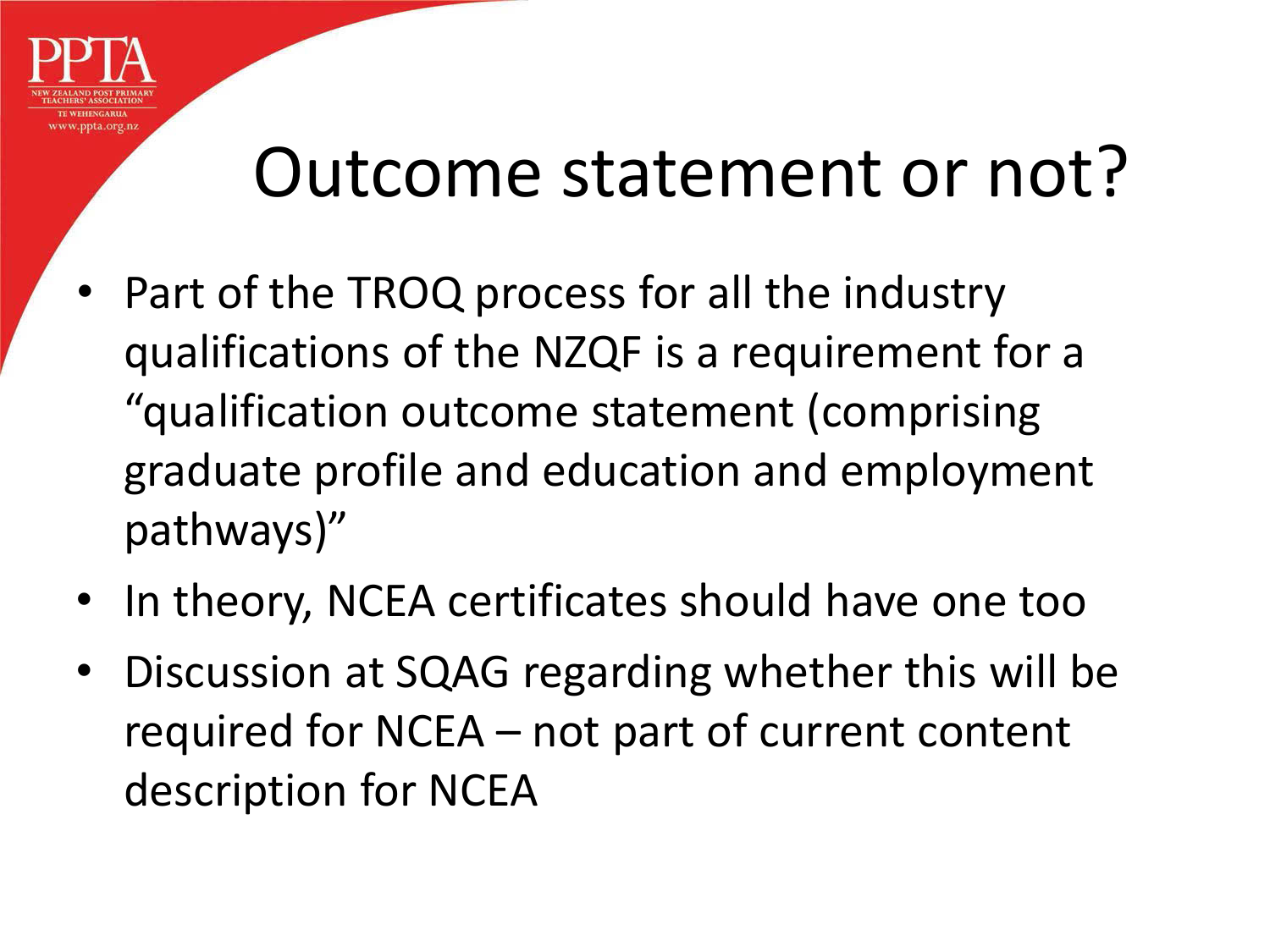

#### Example: Graduate Profile

- Level 2 NZ Certificate in Arts and Design:
- Graduates of this qualification will be able to:

- Apply elementary skills and conventions to produce work in the contexts of arts, craft and/or design.

- Explore creative processes and techniques to solve elementary problems and present work in arts, craft and/or design.

- Demonstrate elementary work practices in the context of arts, craft and/or design, and recognise a range of education and employment pathways.

- Collaborate with others in the presentation and discussion of work, using elementary arts, craft and/or design terminology.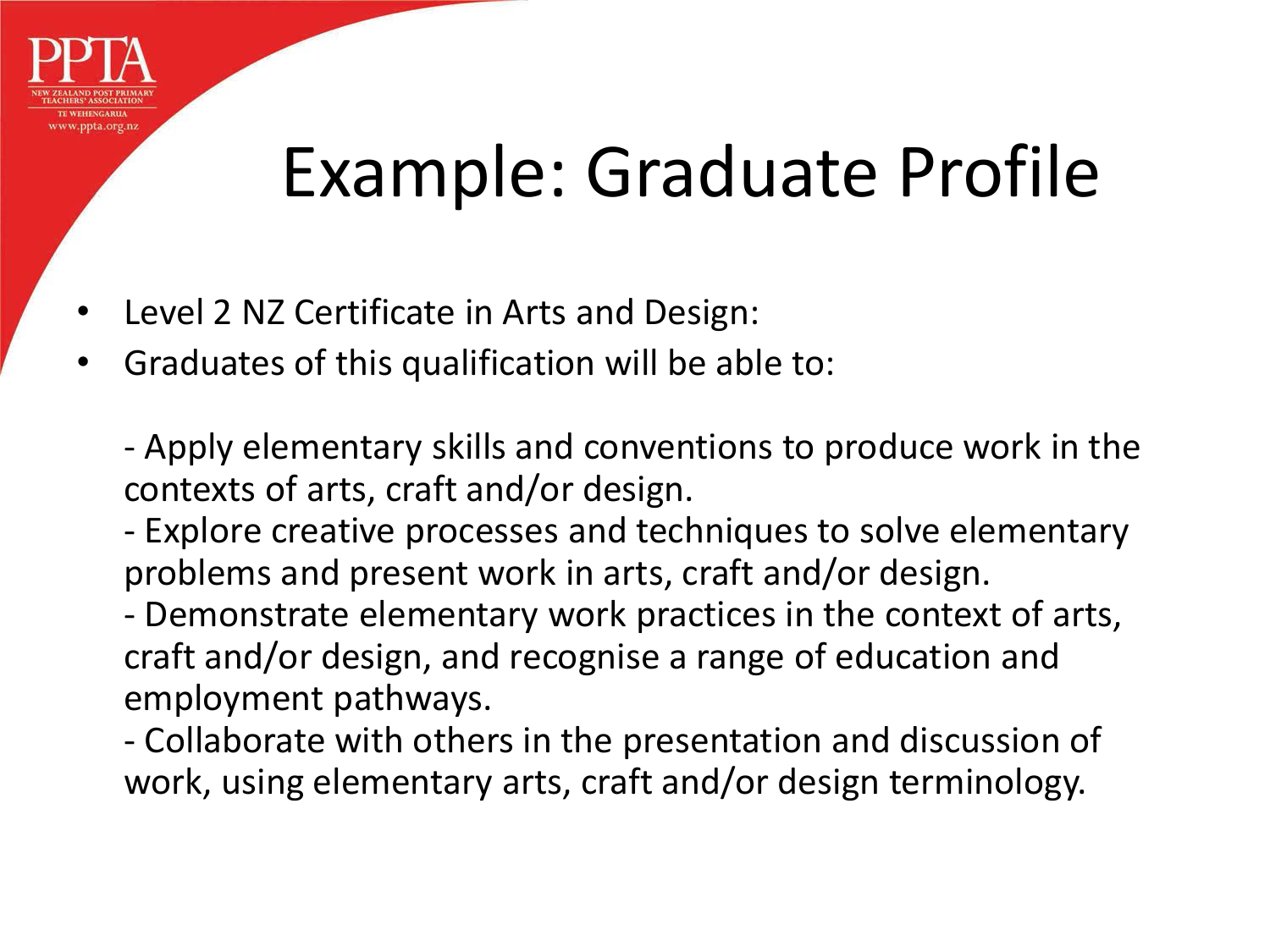

### Example: Education pathways

Level 2 NZ Certificate in Arts and Design:

- The qualification provides a pathway from:
	- National Certificate of Educational Achievement (NCEA) (Level 1) [Ref: 0928]

Graduates of this qualification may undertake further tertiary study at levels 3 or 4, including the following:

- New Zealand Certificate in Arts and Design (Level 3) [Ref: 2626]
- New Zealand Certificate in Arts and Design (Level 4) [Ref: 2627]
- New Zealand Certificate in Digital Media and Design (Level 3) [Ref: 2628]
- etc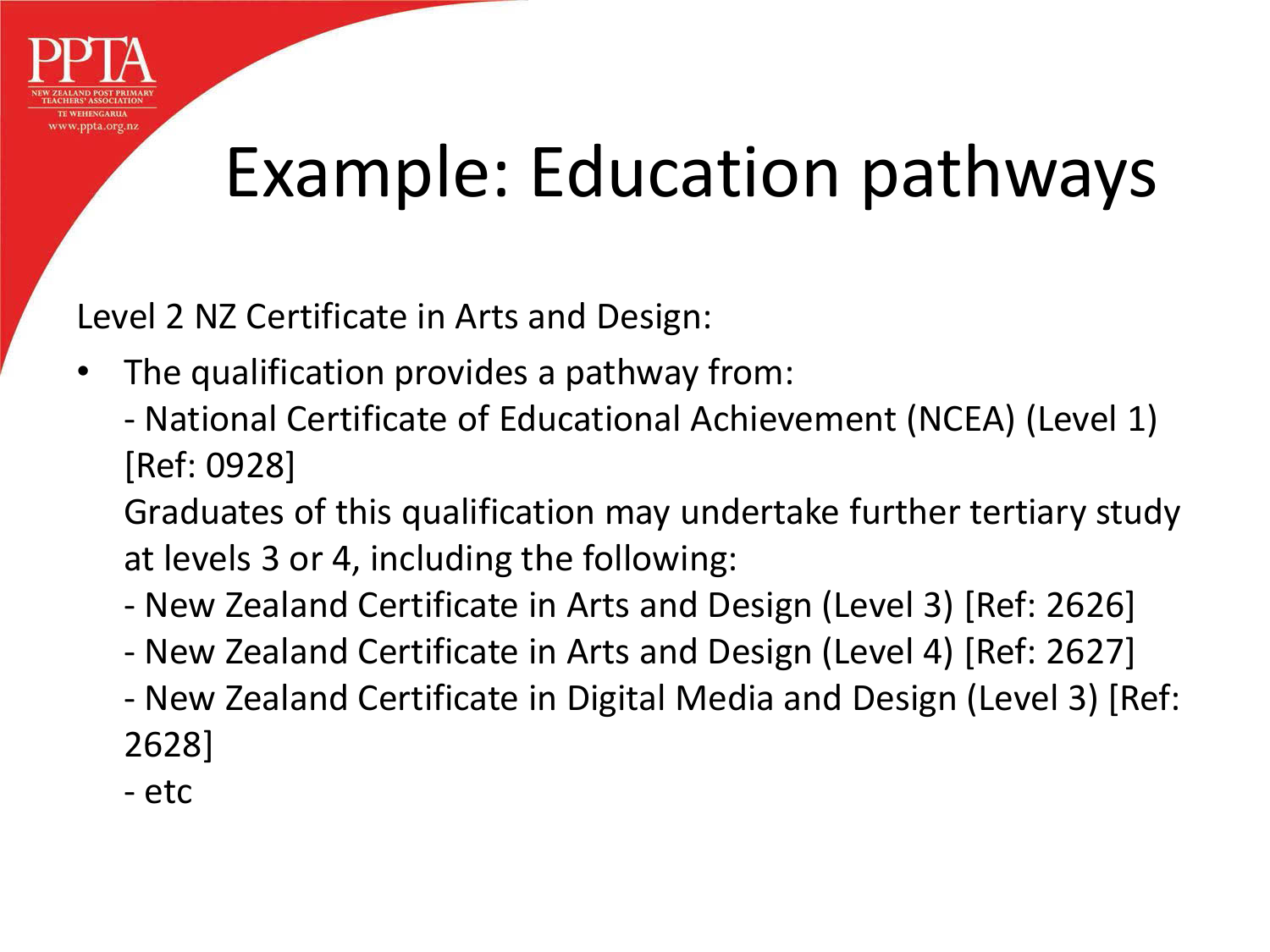

### Example: Employment pathways

Level 2 NZ Certificate in Arts and Design:

• To find out more about employment opportunities click on the CareersNZ logo, then the provider who offers this qualification and follow that link to "What jobs can I do".